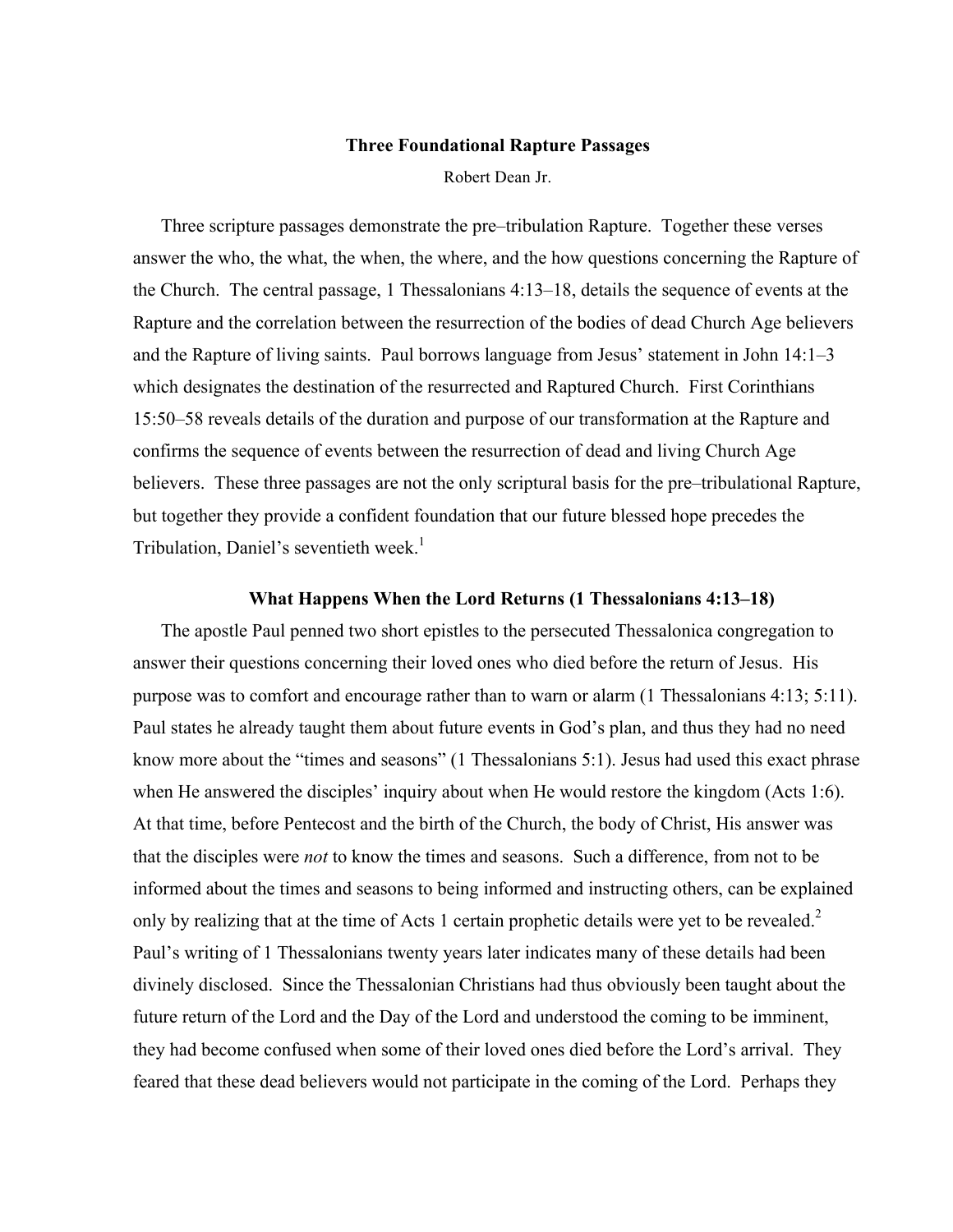had received erroneous teaching indicating the day of the Lord had already arrived, and were afraid that they might already be in the Tribulation.<sup>3</sup> In any case, their confusion certainly reinforces the belief that they had no expectation of any intervening prophecy which must necessarily take place prior to either the return of the Lord for the Church or the Day of the Lord. Paul writes both Thessalonian epistles to allay these fears by confirming that the dead saints had a role in the coming of Christ and that those living were not already in the Day of the Lord. Their misunderstanding and need for clarification clearly points to a contradiction with Paul's previous teaching about the imminent return of Christ.<sup>4</sup> Pretribulationists define imminent as an event that is "'impending, hanging over one's head, ready to take place.' An imminent event is one that is always ready to take place."<sup>5</sup>

The Context of Paul's Explanation. Five times in this epistle the Apostle speaks of the future coming of the Lord Jesus Christ. Each chapter, as divided in the English Bible, closes with a reference to our Lord's return. Three times in the epistle Paul references "wrath," two of which are uncontestably eschatological.<sup>6</sup> The first of these declares that Jesus rescues or delivers us from the "wrath to come" (1 Thessalonians 1:10). The second states that God has not destined or appointed the believer ("us") to wrath (1 Thessalonians 5:9). The wrath mentioned in these two verses points forward to divine judgments upon the earth within history, which means during the future tribulation period. Sandwiched between these two references, our passage explains how that deliverance takes place. At no point in any epistle does the New Testament warn Church Age believers how to protect themselves during the future tribulation period. If believers are expected to endure this time of intense divine judgment on the human race, then one would expect apostolic prescriptions for enduring such a horror. The context of 1 Thessalonians 4:13- 18 is one of comfort. Paul would have been quite irresponsible in his attempt to comfort believers about the return of Christ if he failed to warn of the horrors they must encounter prior to the return of Christ in the air.

The Purpose of Paul's Explanation (4:13). Paul does not write this discourse as some abstract explanation of eschatology. The apostle provides confident answers to comfort believers whose Christian loved ones had unexpectedly died physically. By understanding and internalizing this new information, the bereaved would not grieve like others, but would have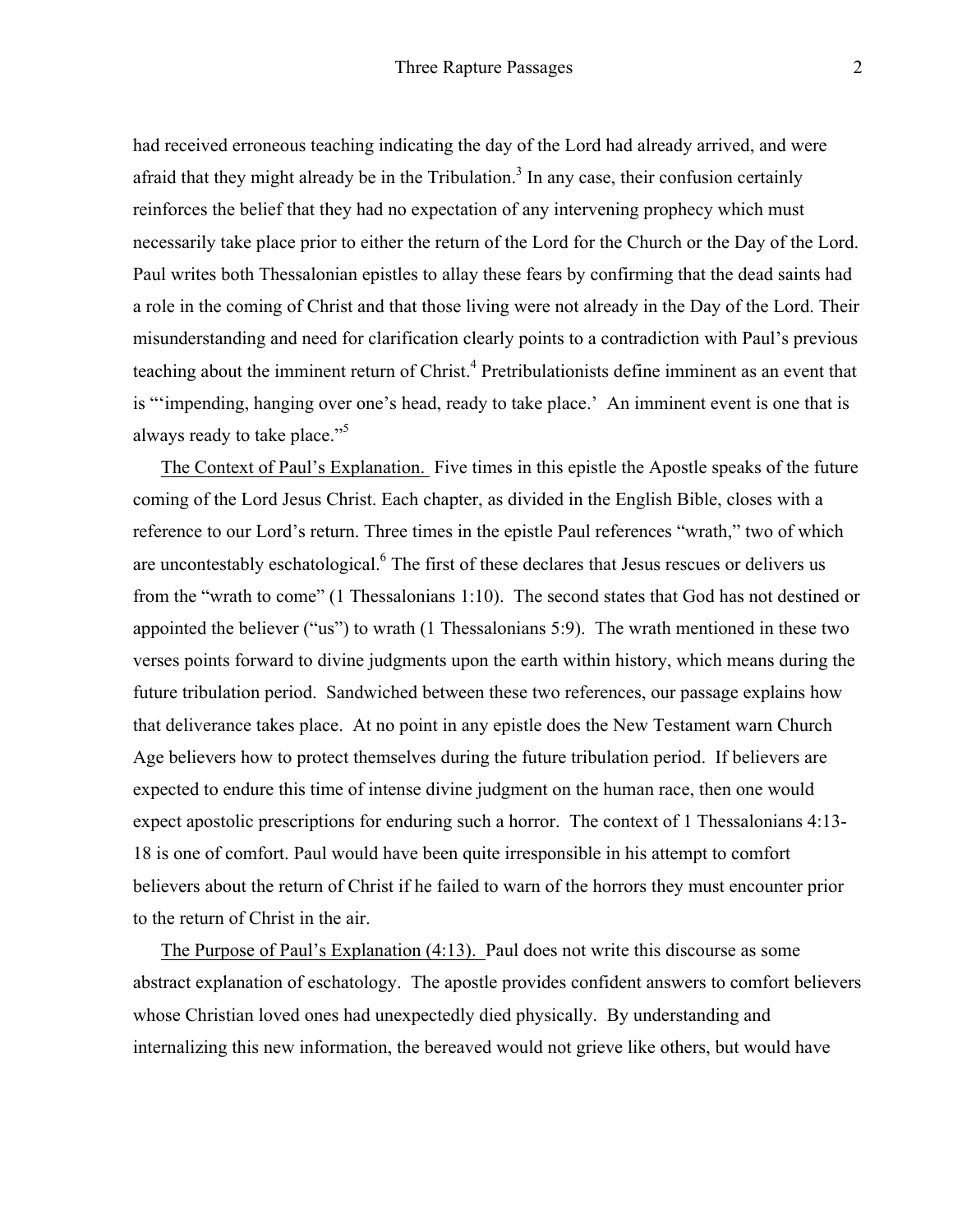confident expectation of a future reunion with their beloved dead. This hope Paul described is not a wishful optimism, but objective eschatological certainty.<sup>7</sup>

The Basis for Our Confident Hope (4:14). The resurrection of our Lord Jesus Christ was the clarion call of the future victory over death for all who trust in him (1 Corinthians 15:54–57). Our Lord's resurrection from the dead is "the firstfruits of those who have fallen asleep" (1 Corinthians 15:20). If we believe he died and rose again, and Paul assumes we do, there is a significant implication: Since Christ was victorious over physical death we should also believe that all Church Age believers who die physically will also undergo bodily resurrection. Thus, when He returns, we will be reunited with Jesus, and with all Church Age believers who previously died.

At this point Paul informs us that when the Lord returns He will be accompanied by those who "sleep in Jesus." The euphemism "sleep" describes the temporary state of a believer's physical body between physical death and resurrection (Matthew 27:52, John 11:11, Acts 13:36, 1 Corinthians 11:30, 1 Thessalonians 4:13–15).<sup>8</sup> Since the dead in Christ return with Jesus before these saints receive their incorruptible resurrection bodies (cf., 1 Corinthians 15:52) this indicates some sort of interim body which allows the individual to have a conscious presence before the Lord at death (2 Corinthians 5:8).

The Events at the Coming of the Lord (1 Thessalonians 4:15–17). To reinforce the divine authority of his comments, Paul asserts that information regarding these events originates directly from Jesus. This was part of the "mystery" revelation given to Paul by the Lord Jesus for the edification of Church Age believers (1 Corinthians 15:51). This was new information, previously not revealed in the Old Testament or the Gospels. No specific revelation on the relation between the resurrection of living and dead believers had yet been given. Paul summarizes his comforting answer in verse 15: those believers alive at the coming of the Lord would be Raptured immediately following the bodily resurrection of those believers in Christ who had already died. Paul's inclusion of himself as part of the group that would still be alive at the Lord's coming reinforces his sense of the imminent return of the Lord. Paul then describes the sequence of events.

First, the Lord Himself will descend from heaven (4:16a). When compared with John 14:3, this confirms that the place to which Jesus said He was going and from which He would return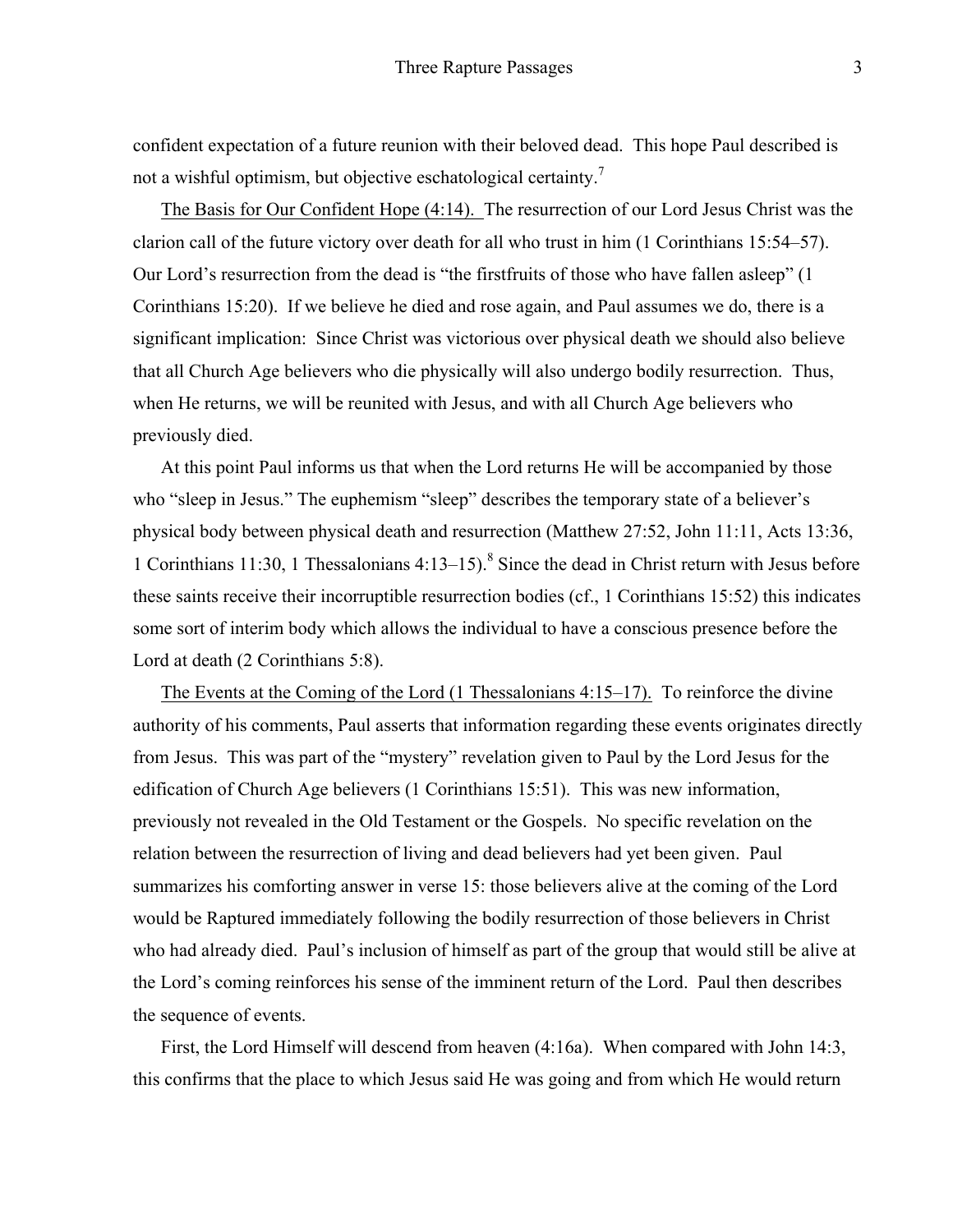must be heaven (more below at John 14:3; cf., 1 Thessalonians 1:10). Since His ascension, the glorified resurrected body of the Lord Jesus Christ has been seated at the right hand of God the Father, on the Father's throne in heaven (Psalms 110:1 cf., Acts 2:33, 5:31; Colossians 3:1; Hebrews 8:1, 10:12, 12:2; Revelation 3:21). The emphatic use of "Himself" reinforces that this will be the *same* Jesus who ascended through the clouds to return to heaven (Acts 1:11, Hebrews 4:14) and not an angel or other divine representative. Just as Jesus ascended *through* the heavens to God, so, too He will descend or come down *from* heaven (*katabaino*). In His descent He will be accompanied by those church age believers who have already died and are in their interim state (1 Thessalonians 4:14).

Second, the Lord's descent will be heralded by three simultaneous sounds (4:16b). First, there is a shout. 'Shout' (*keleusma*) was a common Greek word for the verbal directive or command issued by someone in authority to those under him. *Keleusma* is used in the Apocrypha for a military command, a royal directive, a prophet's mandate or God's directive.<sup>9</sup> The New Testament uses the word in the same way—commands from human authorities as well as divine mandates. The usage is too broad and general to claim that this is the shout of triumph of the Lord returning to the earth in conquest, which would indicate the return at the end of the Tribulation period. The shout alerts the Church to our Lord's return and commands them to 'form up' on Him. Nothing informs the reader of the identity of the one who shouts the command. Some have suggested it is the archangel, but John 11:25 indicates that at the "voice of the Son of God" the dead will live (John 5:25).

The second of the three simultaneous sounds is the voice of "*an* archangel" (NKJV).<sup>10</sup> Only one archangel is mentioned in Scripture, Michael (Jude 9). At the same time there is a blast of the "trumpet of God." Trumpets are used many times in Scripture to herald some new event in God's plan for the future. In the book of Revelation the middle series of judgments are each announced by a sounding trumpet. In 1 Corinthians 15:52 the dead are raised by the blast of the "last trumpet." More will be said of the identification of this trumpet later, but for now it will be identified as the last trumpet of the Church Age and is identical to the trumpet mentioned in 1 Thessalonians 4:17 and Revelation 4:1. Though these three events may indeed describe only one combined sound, the repetition of the preposition with each clause suggests three distinct, but simultaneous events to signal the assembly of the Church with her Lord.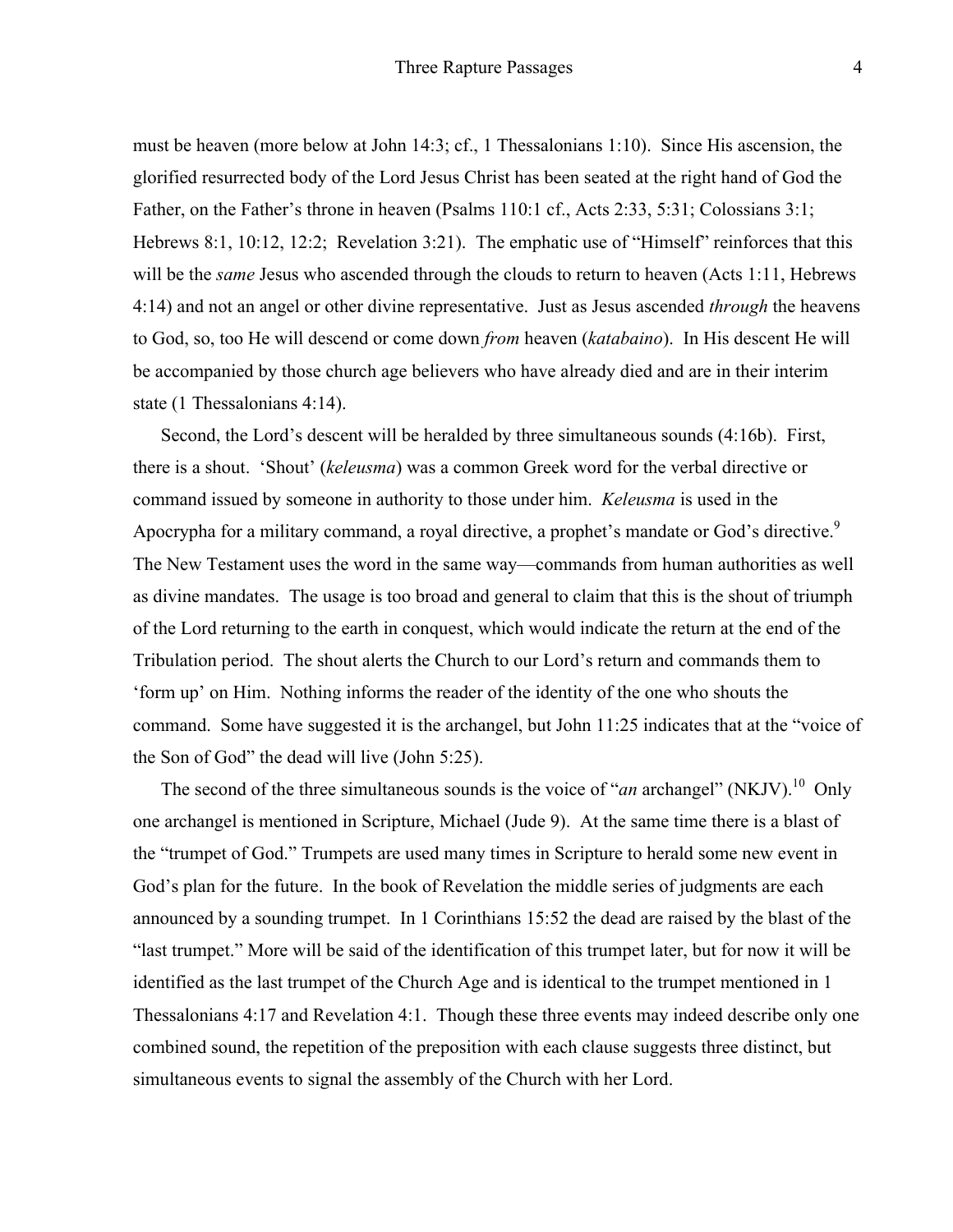The third event is the resurrection of the physical bodies of the dead believers. Paul comforts his readers that those who have died "in Christ" participate first, immediately followed by those still alive at His coming. He strongly emphasizes the timing: the living "will *not* precede" the  $\alpha$  dead.<sup>11</sup> This is extremely significant for both here and in 1 Corinthians 15 we see that the resurrection of the dead precedes the translation of the living. This is also clear from the use of the term "first" (*proton*), and "then" (*epeita*). These express a temporal or chronological sequence.<sup>12</sup>

The dynamics of this transformation is described in more detail in the section below on 1 Corinthians 15:50–58. That this does not refer to a general resurrection of the dead saints from all history is clear as they are described as the dead "in Christ." Old Testament saints are never described as being "in Christ." Only those who believe in Christ subsequent to His death are united with His death, burial, and resurrection through the baptism by means of the Holy Spirit (Romans 6:3; 2 Corinthians 5:17) and entered into the body of Christ (1 Corinthians 12:13).

The fourth event follows immediately after the resurrection of the dead church age believers. All living believers will subsequently be caught up to meet the Lord in the air. "Caught up" translates the Greek verb, *harpazo*, "to snatch, sieze, to suddenly grab or take something away." The translation of this verb in the Latin *Vulgate*, by the verb *rapio*, is the basis for the English term "Rapture." <sup>13</sup> Thus, the claim that "Rapture" is a word not found in the Bible is spurious. The word Rapture *is* biblical.

The destination of both those resurrected and Raptured is the clouds in the air. There those alive and translated are reunited with departed loved ones and with our Lord. Paul comforts with the truth that from the moment of this reunion we will always be with the Lord  $(4:17c)$ .

The emphasis in these verses is of a movement upward, to meet Christ who has completed His descent and awaits in the clouds. No indication of a further downward movement is present (the posttribulational interpretation). However, this alone is not sufficient evidence on which to base the timing of the Rapture.

One final consideration in this verse is the meaning of the word, "to meet." Some have contended that this word, *apantēsis*, "is to be understood as a technical term for a civic custom of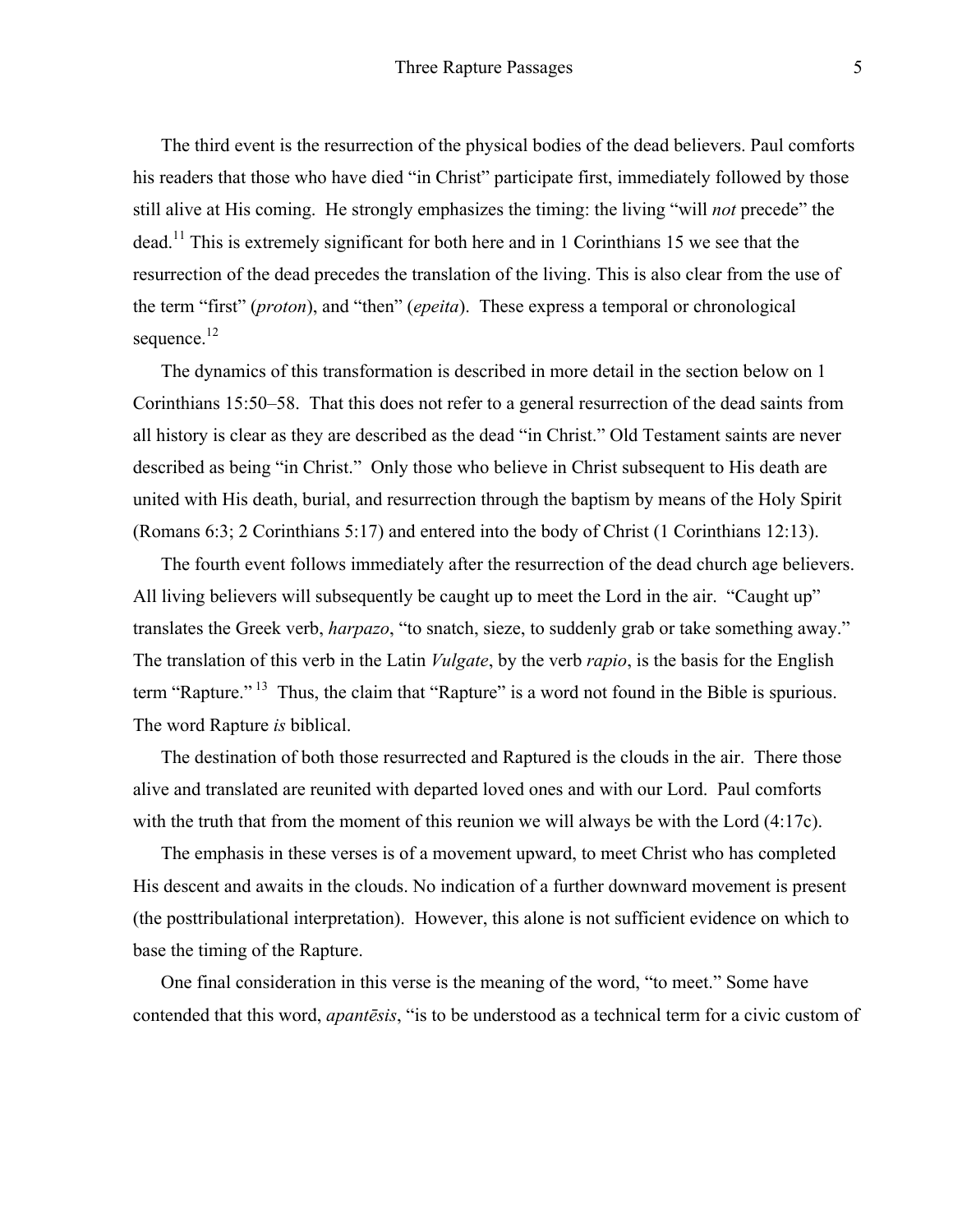antiquity whereby a public welcome was accorded by a city to important visitors."<sup>1</sup> Those going out to meet the dignitary would then return with him to the city. This analogy is then used to support a post-tribulation view of the rapture. That Christians go up to meet Jesus then immediately descend with him to the earth. Thomas Ice has delineated the errors in this view as well as others. Gordon Fee has documented a number of other scholarly works which have also rejected this view. Unfortunately Bob Gundry remains unconvinced. <sup>14</sup> Fee concludes, "a recent investigation of the word has demonstrated that this is unlikely, and that all the other accouterments of such ceremonial receptions are altogether missing from this passage."<sup>15</sup>

The message of the Rapture is one of comfort (4:18). The conclusion from this description is that rather than being frightened by events preceding the coming of the Lord, such as the period of intense judgments during the time of Daniel's seventieth week, we are to be comforted as we anticipate the coming of the Lord for His own. Church age believers are not looking for the antichrist, but for the Lord Jesus Christ; we are not looking for the signs of judgment, but for the appearance of our Blessed Hope.

The Rapture precedes the Day of the Lord. (1 Thessalonians 5:1-10). Beginning in 5:1 Paul introduces a new and related subject, indicated by his use of *peri de.* Paul now answers the Thessalonian believers' worries by reminding them that they will not go through the Day of the Lord. Paul describes the conditions preceding the Day of the Lord as a time of "peace and safety," which cannot describe any period during the period of Daniel's seventieth week. The Day of the Lord is further described as a time of "sudden destruction," for the unbelieving world, an unanticipated, unexpected time of divine judgment and wrath. The Old Testament sometimes refers to this Day of the Lord with the idiom, "day of wrath" (Psalm 110:5; Ezekiel 7:12, 19) and the time of "Jacob's wrath." The Thessalonians are comforted by knowing that God has not appointed them ("us" in the text refers to believers) to wrath, but to deliverance. Throughout 1 Thessalonians Paul reminds them that Jesus will deliver them, and the rest of the Church, from the "wrath to come."<sup>2</sup>

 <sup>1</sup> E. Peterson, "*Apantēsis," Theological Dictionary of the New Testament*, 10 vols., ed. Gerhard Kittel (Grand Rapids: Eerdmans, 1964), 1:380–81.

<sup>2</sup> Zane C. Hodges, "1 Thessalonians 5:1-11 and the Rapture," *Chafer Theological Seminary Journal* 6 (October-December 2000):31-32.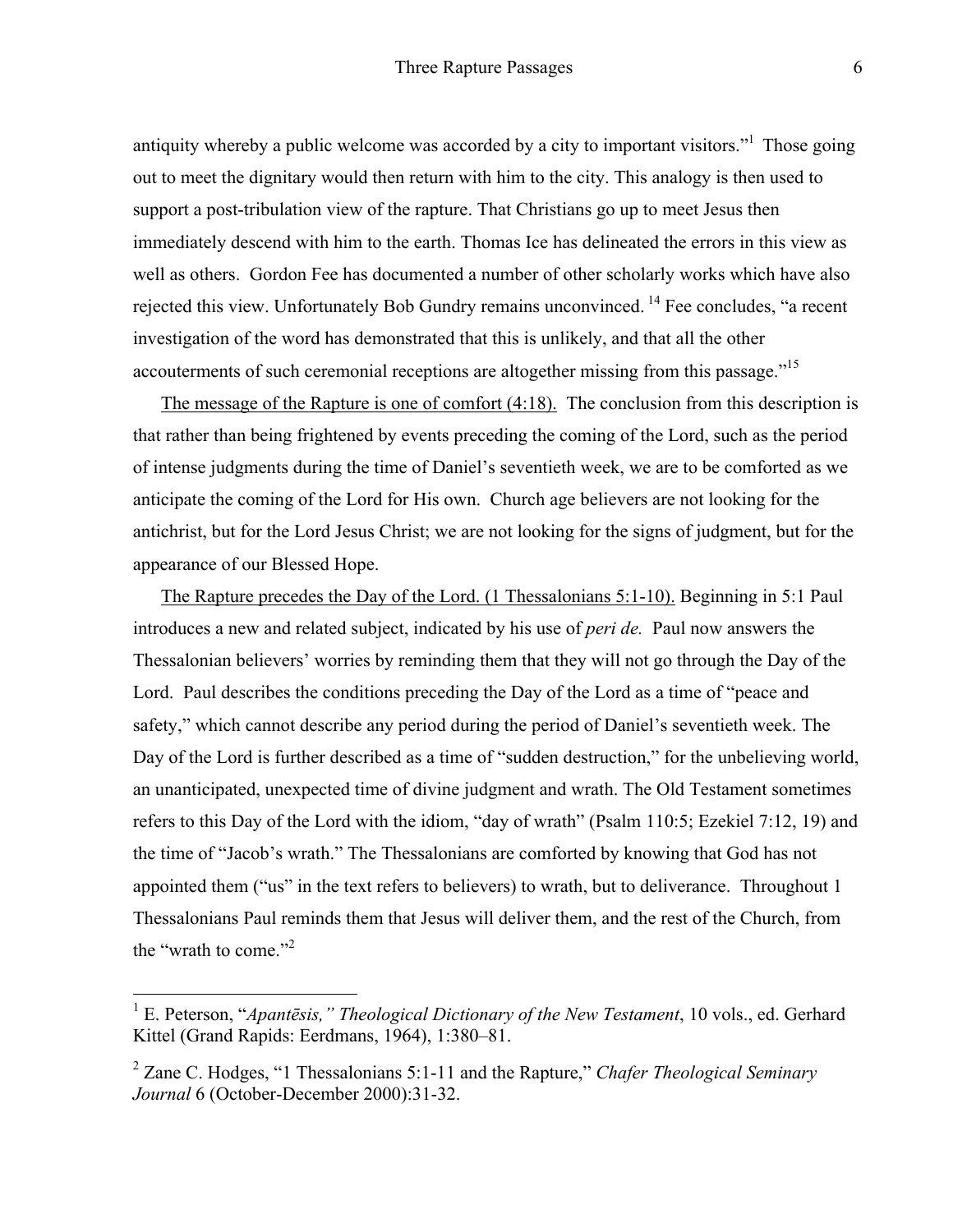Though some attempt to restrict the Day of the Lord to only the latter half of Daniel's Seventieth week, the period following the abomination of desolation, and thus place the Rapture at some point within the seven years, this view has two major problems. First, it voids the imminent expectation of Christ's return for the church, for something must necessarily intervene between now and the rapture. Second, it misconstrues the timing of the first two series of judgments (the seal and trumpet judgments) which must precede the abomination of desolation and which must occur in the first half of the Tribulation.<sup>16</sup>

## **Fifteen Significant Differences between the Rapture and the Second Coming**

A number of significant differences are found in the description of the Rapture and the Second Coming of Christ.

- At the Rapture Jesus comes for His own [church age believers], at the Second Coming Jesus comes with His own [church age believers].
- At the time of the Rapture Jesus comes only in the air (1 Thessalonians 4:17), at the Second Coming Jesus comes to the earth (Revelation 19:11-18).
- At the Rapture, living saints receive resurrection bodies (1 Thessalonians 4:17), at the Second Coming, no living believers receive resurrection bodies.
- At the Rapture translated saints go to heaven, at the Second Coming translated saints go to earth.
- At the Rapture, Jesus comes in the air and returns to heaven (John 14:3), at the Second Coming Jesus establishes His kingdom on the earth.
- At the Rapture, there is no judgment on the unsaved upon the earth, the Second Coming concludes God's judgments on the earthdwellers.
- At the Rapture Christ claims His bride, at the Second Coming Christ comes with His bride.
- The Rapture delivers the saints from the wrath to come, the Second Coming concludes the wrath to come (Daniel's seventieth week).
- The Rapture is imminent and its proximity is not announced by any prophetic signs; the Second Coming is preceded by specific, recognizable signs.
- The Rapture involves only the saved of the church age, the Second Coming involves all on the earth. The saved of the Old Testament are resurrected after the Second Coming.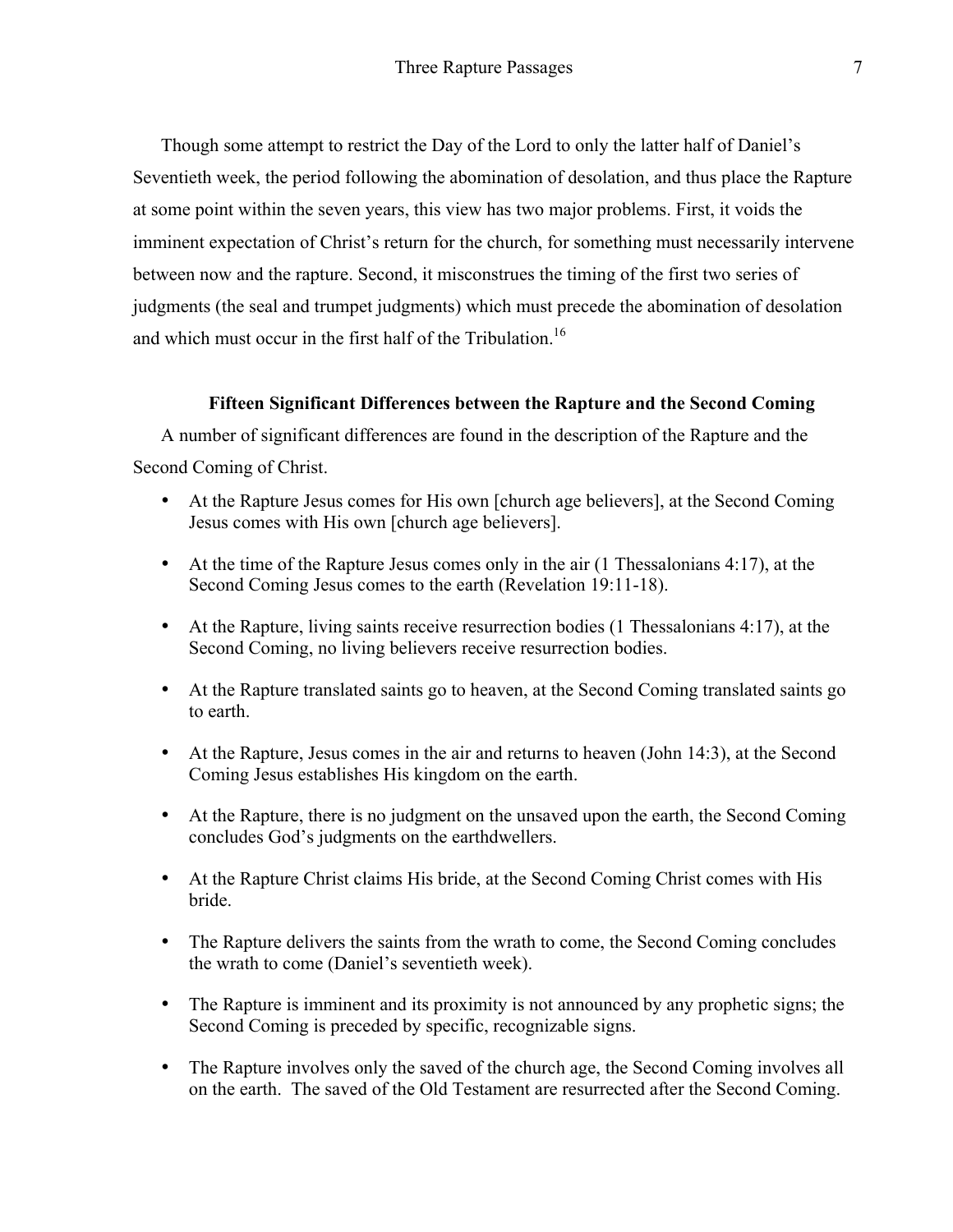- The Rapture is not mentioned in the Old Testament, but the Second Coming is predicted often in the Old Testament.
- Satan is not mentioned in reference to the Rapture, but after the Second Coming, Satan is bound (Revelation 20:2–3).
- No prophecy must be fulfilled before the Rapture, many prophecies must be fulfilled before the Second Coming.
- At the Rapture only those who meet Him in the air will see Him, at the Second Coming every eye shall see Him.
- The Rapture is called the Day of Christ (2 Thessalonians 2:2; Philippians 1:10; 2:16), the Second Coming comes as part of the Day of the Lord (Joel 2:31–32; 1 Thessalonians 5:2).

#### **Where Do We Go With the Lord When He Returns? (John 14:1–3)**

The fourteenth chapter of John may not appear at first to be a strong Rapture passage. However, the late Mennonite commentator on Revelation, J. B. Smith, noted eight striking vocabulary parallels occur between these verses and 1 Thessalonians  $4:13-18$ <sup>17</sup> Smith also compared the vocabulary in these two passages to the Second Coming passage of Revelation 19:11–12 and found no significant similarities.<sup>18</sup> It is also striking that these eight words or phrases occur in the same order in both passages.19

Both John 14:1–3 and 1 Thessalonians 4:13–18 are designed to ease the mind of distressed believers. In John 14:1 Jesus comforts believers who are confused and disturbed by the announcement of His departure; in 1 Thessalonians 4:13 Paul comforts those who are grieving. Both passages emphasize belief in Christ as a central discriminating factor (John 14:1, 1 Thessalonians 4:14). Both passages focus on God and Jesus—"God…Me" (John 14:1), "Jesus…God," (1 Thessalonians 4:14). Both passages instruct their audience, "told you," (John 14:2), "say to you," (1 Thessalonians 4:15). The return of Jesus is mentioned next in both (John 14:3; 1 Thessalonians 4:15). John records Jesus then saying He will receive them (John 14:3) and Paul says believers will be caught up to Him (1 Thessalonians 4:17). Their destiny is "to Myself" (John 14:3) and "to meet the Lord" (1 Thessalonians 4:17). And finally, in both passages, believers will continue to be with the Lord (John 14:3; 1 Thessalonians 4:17). Together, these eight phrases, common to both passages, reinforce their connection.

The night before our Lord went to the cross He celebrated the Passover seder with His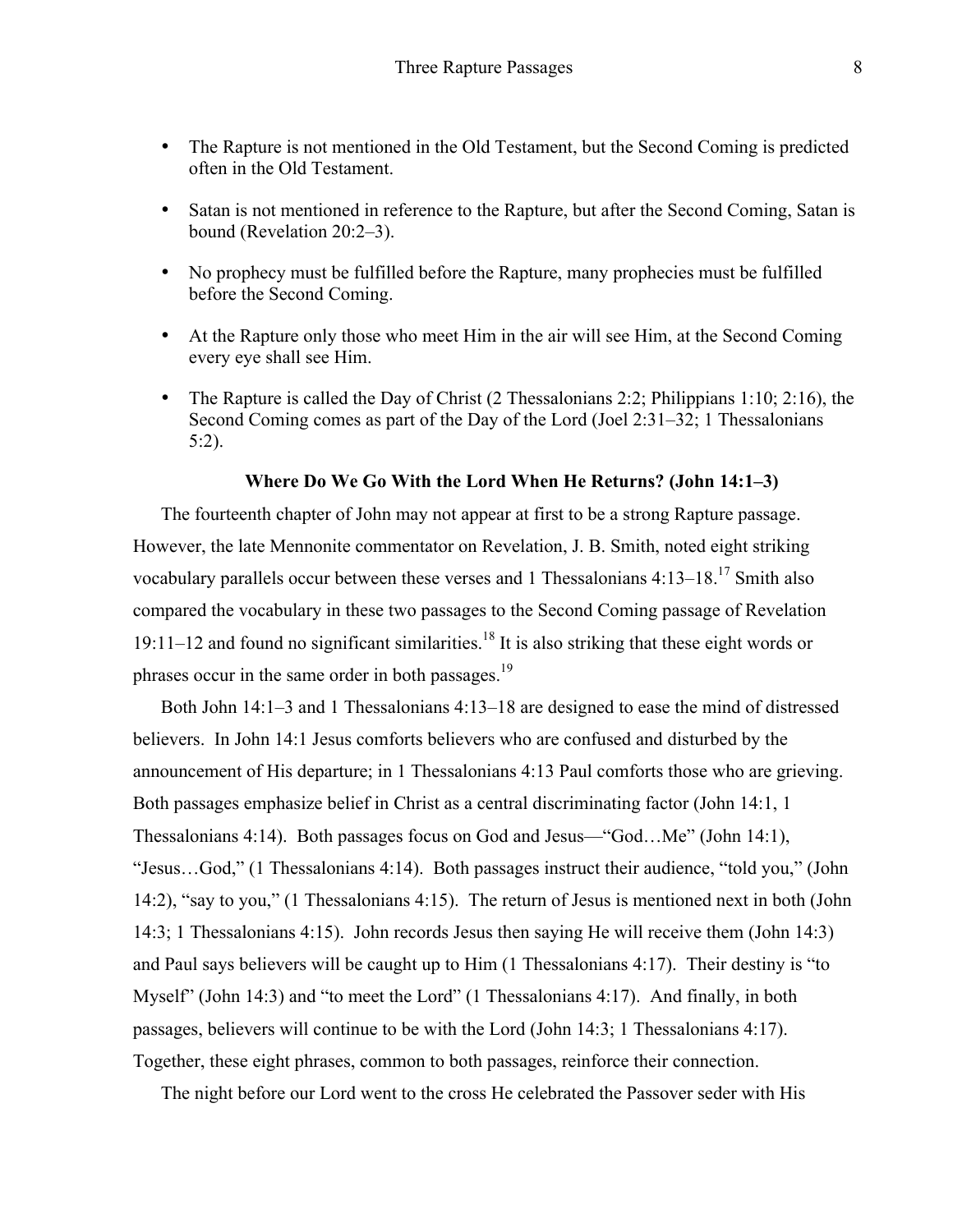disciples. Following the seder, Jesus announces his impending departure. Confused, Peter inquires where He is going and why they cannot follow Him. Jesus answers by announcing that He is going to His Father's house to prepare places for them and, since He is doing this, He will come again and receive all believers to Himself that where He is they also may be. The announcement that He "will come again" certainly places His instruction here within the realm of eschatology.

Understanding what Jesus meant in four key phrases demonstrates that He was indeed speaking of what would transpire at the Rapture and where Church Age believers would go after the return mentioned in John 14:3: the meaning and location of the "Father's house" (John 14:2a), the meaning of "mansions" (John 14:2b), the location of these mansions (John 14:2c), and Jesus destiny with those He returns for at that time (John 14:3).

What and where is the "Father's house" (John 14:2a)? The phrase "my Father's house" has only one other similar use. In John 2:16, Jesus used a similar phrase to refer to the Temple. The important distinction between the two phrases is that in John 2:16 Jesus uses the masculine noun *oikos*, but in John 14:2 He uses the feminine noun *oikia.* Though cognates, these two terms do demonstrate a subtle distinction in their use. *Oikos* is typically used with "of God" as a designation for the Temple in the Septuagint, as well as in John 2:16, *oikia* never is.<sup>20</sup> Oikia is used of a standard house or dwelling, but never for the Temple of God. This important distinction clarifies that Jesus is not speaking of the Temple in John 14:2. By the analogy of Scripture we discover that the place to which Jesus was going is the throne of God where he would be seated at the right hand of the Father's throne (Psa 110:1; cf., Acts 2:33–35; Revelation 3:21). Jesus' destiny was not earthly but the heavenly abode of the Father.<sup>21</sup> There he would sit until the Father would give him the Kingdom (Daniel 7:14).

Determination of the meaning of this phrase would also be indicated through standard usage. The phrase "father's house" is used twenty-one times in the Old Testament. Analysis of these passages, reveal that the literal meaning of the standard day to day dwelling place of the person's father is the meaning, e.g., Eleazar was sent by Abraham to "my father's house" (Gen 24:38), when he arrived he inquired of Rebekah if there was room to lodge in her "father's house" (Gen. 24:23). Both of these passages, as well as numerous others reinforce the direct implication that the focus is on the permanent abode of the father. Additional support for heaven being the abode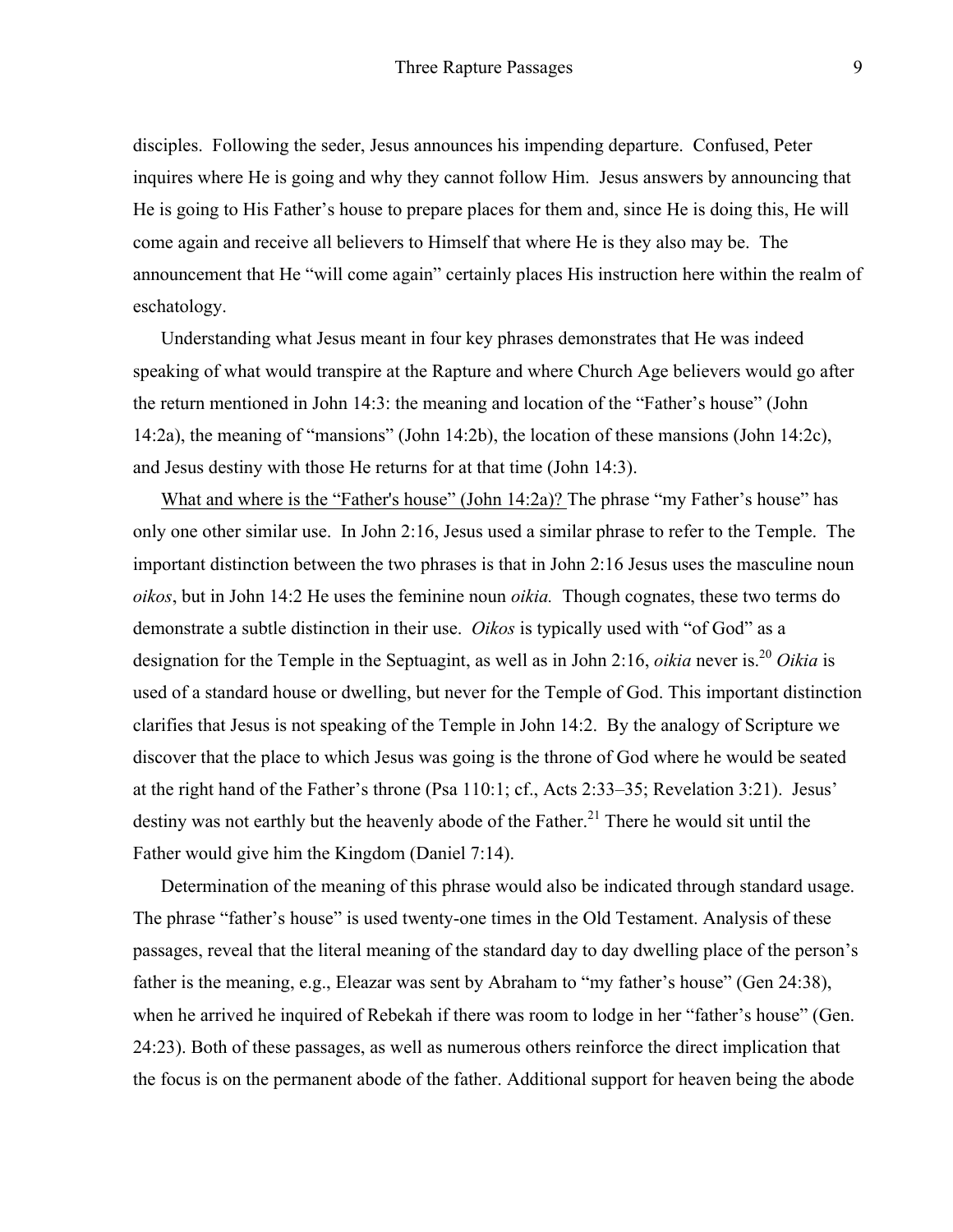of God the Father is found in ten passages which specifically refer to our "Father who is in heaven." (Matt 5:16; 6:1, 9; 7:11, 21; 10:32, 33; 16:17; Mk 11:25; Heb 8:1). As covenant theologian Leon Morris concludes, "My Father's house" clearly refers to heaven."<sup>22</sup>

Mansions or dwelling places? (John 14:2b). The image of mansions in heaven has unfortunately been firmly ingrained in the hymnology and idiom of Christianity due to Tyndale's use of the English word "mansion," based on the Latin Vulgate "*mansiones*," which translated the Greek term, *mone*. However, the Greek *mone* has little to do with an expansive, impressive dwelling. The word *mone* is best understood as a dwelling place, perhaps an apartment or flat, but also of a temporary dwelling such as an inn.<sup>23</sup> Mone is used only one other time in the New Testament, (John 14:23) where it describes the indwelling abode of the Father and the Son in the individual believer, a nuance quite different from that in 14:2, the abode of the Father. On the basis of that usage, Robert H. Gundry stresses the connection with μένω, and sees a reference to "spiritual positions in Christ, much as in Pauline theology."<sup>24</sup> Unfortunately, that view fails to fit the context of the next phrase, "that where I am you may be also." Scripture clearly teaches that Church Age believers are positionally in Christ, but John does not use μένω in the upper room discourse except to describe a believer's ongoing fellowship with Christ.<sup>25</sup> The imagery Jesus is using, that of rooms in the Father's house, naturally fits the idea of individual residences within heaven, the "house" of God the Father. In John 14:2 Jesus describes future abodes the believer will have in heaven while awaiting the conclusion to the events of Daniel's seventieth week, at which time they will return with the Lord in power and glory.

Where is Jesus preparing these places? (14:2c) By combining the conclusions from the previous two questions, Jesus does not speak of preparing dwelling places on earth, but in heaven. Jesus is answering Peter's question in 13:36–37, which is, "Where are you going?" Peter is not ask a question in view of the crucifixion, Jesus' immediate destiny, for that event was still not clear to the disciples. Peter desires to know Jesus' ultimate destiny. Since Jesus, the Second Person of the Trinity, had been with his Father from all eternity (John 1:1–4) He announces His return to the Father.

The idea of preparation is also important to understand. Jesus was not talking about a construction project, but providing a temporary residence for the arrival of His bride, the Church, until the wedding. The wedding feast occurs just prior to the Second Coming of Christ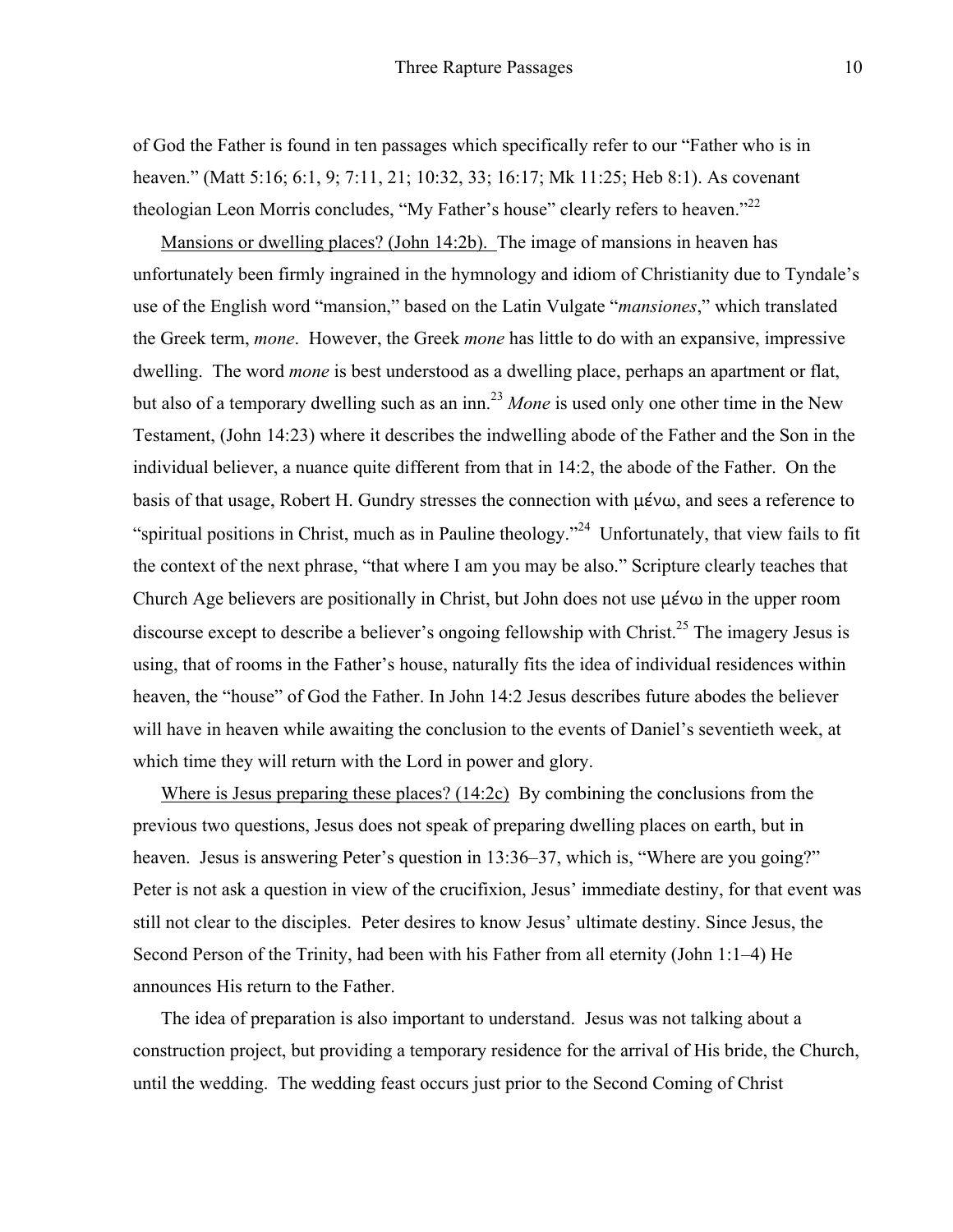(Revelation 19:7–10).

Jesus promises to return to receive us to where He is (John 14:3). Though some commentators attempt to interpret this to mean Jesus coming for the believer at death, this has no support in Scripture, which instead speaks of the angels coming for the believer (Luke 16:22) and of Jesus awaiting the arrival of the believer (Acts 7:56). Jesus use of the present tense—"I am coming"—has a future nuance, for His future coming is so certain that it is expressed as a present reality. <sup>26</sup> The present tense may describe an event that is *wholly* subsequent to the time of speaking, expressed as if in the present. Such confidence comforts those confused or anxious about a current situation. This same phrase, also in the present tense, is used seven times by Jesus in His Revelation to John. Though the events of Revelation are revealed to John over sixty years after the statement of John 14:3, the meaning is the same. Jesus' future coming is certain, it is not to be confused with the coming of the Holy Spirit or the events of the A.D. 70 judgment on Israel.

Two more observations secure our understanding of this passage. First, since Jesus is going away to the domain of the Father *in heaven*, it is to that location that He promises to take the believers for whom He will come. If this does not refer to that location to which He was going, then, as Wayne Brindle observes, this is irrelevant, if not worthless information.<sup>27</sup> In the posttribulation analysis, the destiny of believers at the Rapture is not heaven, but the earth, a view clearly in contrast to the statement of John 14:3. Since Jesus' destiny was heaven, this must be also be the location to which He will take the Church. Second, in the following verses (14:6–7) Jesus answers Thomas' question by saying clearly that He is going to the Father.

Thus, John 14:1–3 clearly speaks of Jesus departure from the earthly realm to the heavenly abode of the Father. There He will prepare for the arrival of the Church and the marriage of the Bride. Following Jewish wedding customs, He will later return to the earth to take His Bride to the location He has prepared, which is not on the earth but in heaven.<sup>3</sup> Once the bride is gathered, then the purification which occurs at the judgment seat of Christ follows, and then the wedding feast which occurs before the Second Coming.

This means that this future return to take believers to their heavenly abodes cannot be at the

<sup>&</sup>lt;sup>3</sup> Renald E Showers, *Maranatha Our Lord, Come!* (Bellmawr, New Jersey: The Friends of Israel) Gospel Ministry, Inc., 1995).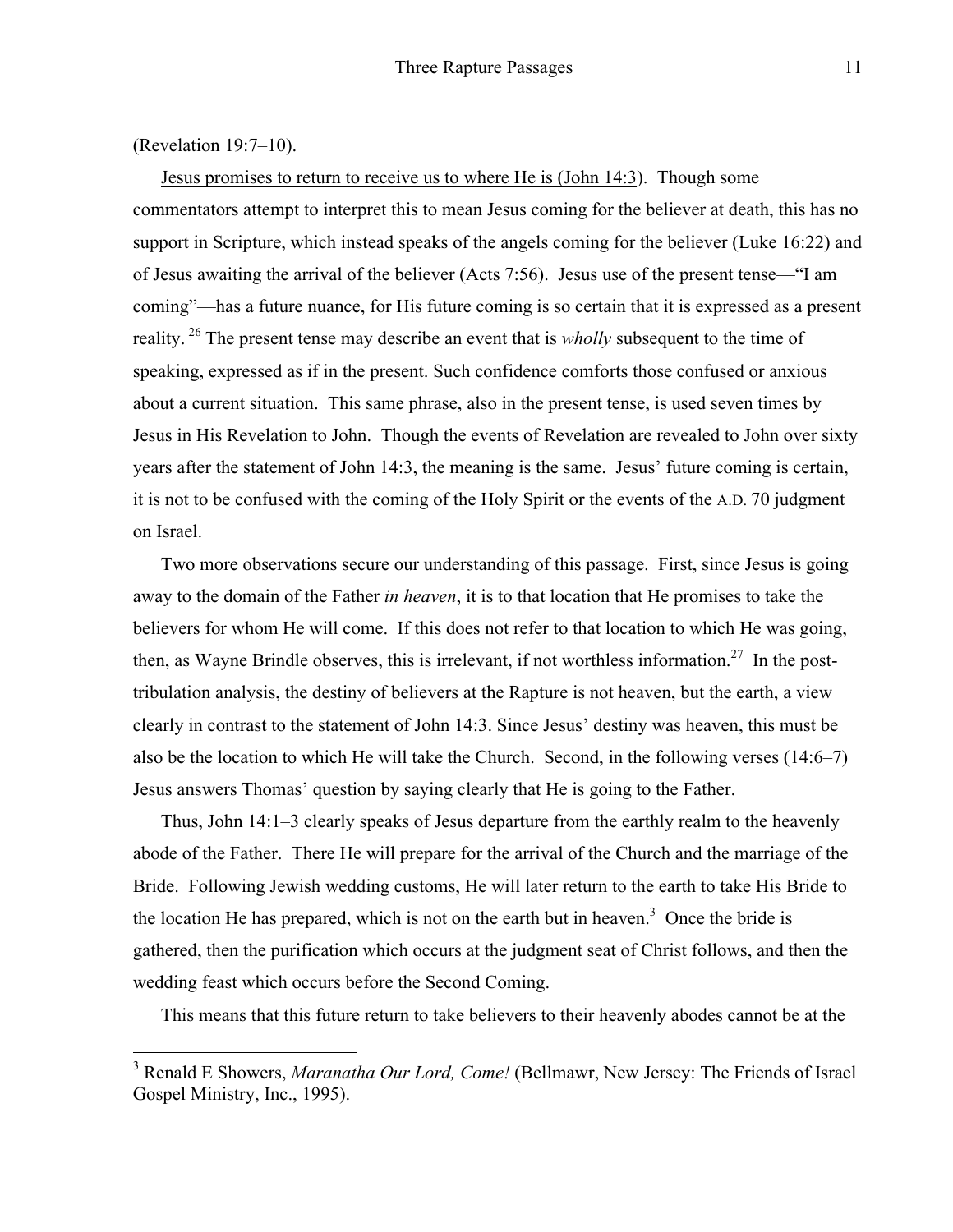same time as the coming to the earth described in Revelation 19:7ff. In that case, Jesus would simply be catching up the bride to Himself on His way down to the earth with no time for either the Judgment Seat of Christ or the Wedding Feast. The destiny of the church then would be the earth rather than heaven. John 13:1–3 clearly tells us that our Lord will take us to heaven at His return at the Rapture.

# **Our Victory in Christ: How Christians are Resurrected and Raptured (1 Cor. 15:50–58)**

The fifteenth chapter of 1 Corinthians provides an in-depth *apologia* for physical bodily resurrection from the dead. The first eleven verses list the evidence and witnesses for the physical bodily resurrection of the Lord Jesus Christ. The following verses (1 Corinthians 15:12–34) explain that without Christ's resurrection from the dead, Christianity has no foundation. In this explanation Paul also provides a general order of events: the resurrection of Jesus is the first in order, next the resurrection of all who are Christ's at His coming, then the end. The phrase "those who are Christ's" has one clear parallel and one similar statement, both indicate Church Age believers only, *not* inclusive of Old Testament believers (Galatians 5:24, cf., 1 Corinthians 6:15). <sup>28</sup> Since Paul is addressing the concerns of Church Age believers he does not focus on other future resurrections (i.e., Old Testament saints, Tribulation martyrs, or the unsaved). <sup>29</sup> The certainty as Christ's past resurrection makes certain the future resurrection of the Corinthian believers.

Christ's resurrection is further described through an Old Testament analogy, firstfruits, which depicts the initial production of the field, but the term also implies that much more production would follow. Consistent with what our Lord already promises in John 14:2–3, Jesus will return for those who compose the Church, "those who are Christ's at His coming." This coming though, would not include Old Testament saints, who are not resurrected until just prior to the Millennial Kingdom, but would include all church age believers, both those "asleep in Christ," and those alive (1 Thessalonians 4:16).

Evidence of different stages of resurrection comes from 1 Corinthians 15:23–25. First, distinct groups are resurrected.<sup>30</sup> Second, lengthy time periods separate some of these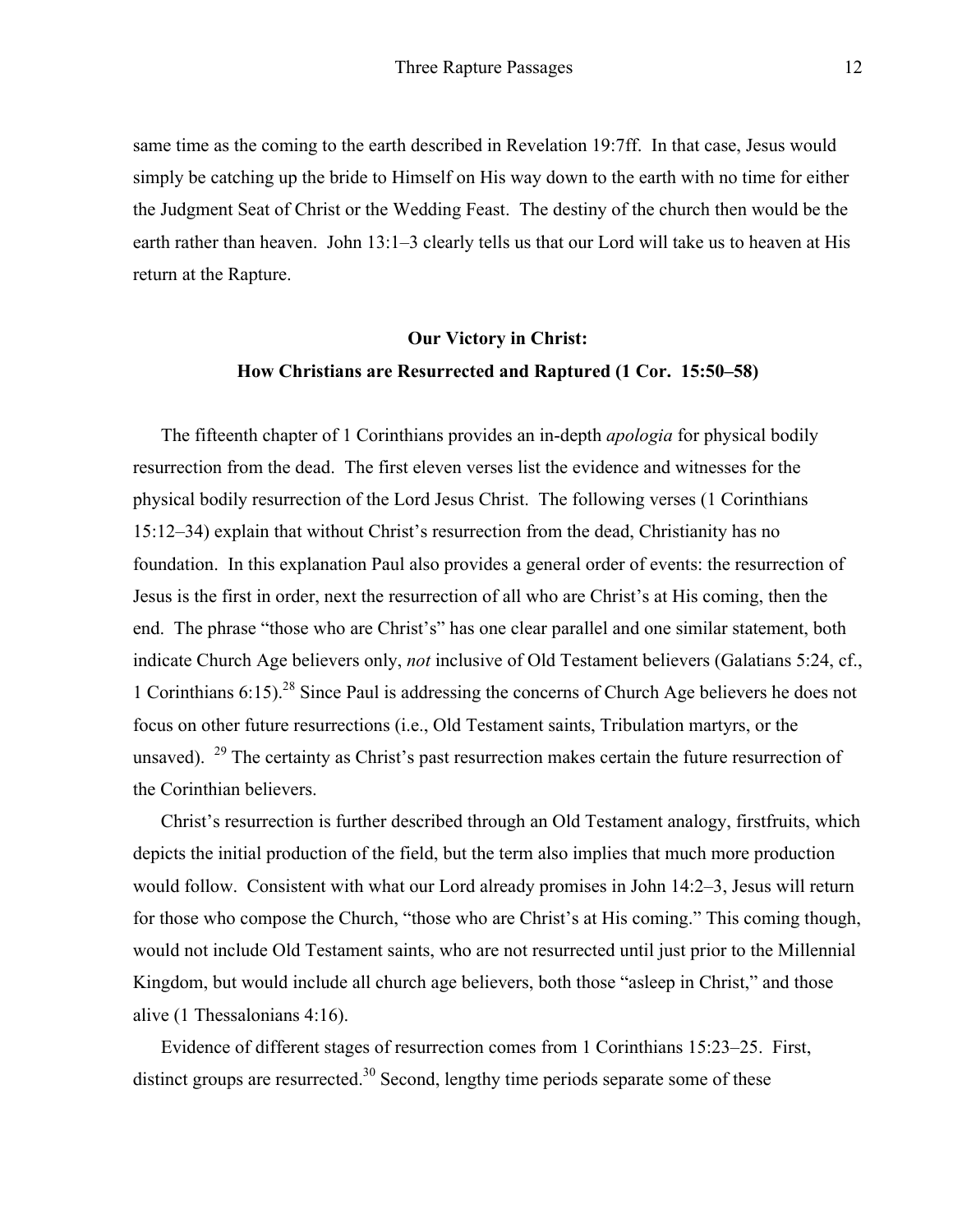resurrections. The resurrection of Christ precedes the next group to be resurrected by at least two thousand years. Then there is another period of Christ's reigning over His kingdom before He delivers the kingdom to God the Father (1 Corinthians 15:24). The term "the end" describes the final victory of God and Christ over all opposing "rule and all authority and power." The time frame preceding "the end" must certainly include both the seven year Tribulation period but also the one thousand year kingdom. It is during the time frame of Daniel's seventieth week (the tribulation) that the Lamb brings judgment upon the kingdoms of the earth through the seal, trumpet, and bowl judgments which culminates in His victory at the Second Advent. But at that point all enemies have not been vanquished. Even during the millennial reign Christ will still be subduing His enemies. Death, the final enemy (1 Corinthians 15:26), is not conclusively defeated until after the annihilation of those who follow Satan in his last revolt against God, the last battle of Gog and Magog (Revelation 20:7–9). Death is not finally conquered until Satan is finally defeated (Hebrews 2:14). From this we see the firstfruits resurrection of Christ, followed by at least two thousand years and another resurrection. Though amillennialism and postmillennialism see only one final resurrection here, when this is compared with Revelation 20 we know that at least one thousand years must come between the resurrection of Revelation 20:4 and the resurrection of the dead (Revelation 20:12–14).

Paul then answers two questions: How are the dead raised? What kind of body do they have? (1 Corinthians 15:35ff). In his answer the apostle explains what happens to those who have died as well as their relationship to those who have not passed through death at the time of the resurrection. As in 1 Thessalonians 4:16-18, first the dead receive their resurrection bodies, then the living. In 1 Corinthians 15:50–58 Paul provides never before revealed information about what transpires for those who are not dead at the time of Christ's coming.

The previous verses established the truth that mortal, corruptible bodies must first be transformed into immortal, incorruptible bodies before participating in kingdom rule. Now, Paul gives previously unrevealed information, called a "mystery" (1 Corinthians 15:51).

The term "mystery" is critical to the significance of this passage for its bearing on the timing of the Rapture. "Mystery" is most often a Pauline term for never before disclosed divine revelation. The significance of this is often ignored or overlooked.<sup>31</sup> The Old Testament clearly revealed a future resurrection of the dead (Daniel 12:2), but revealed nothing about the event or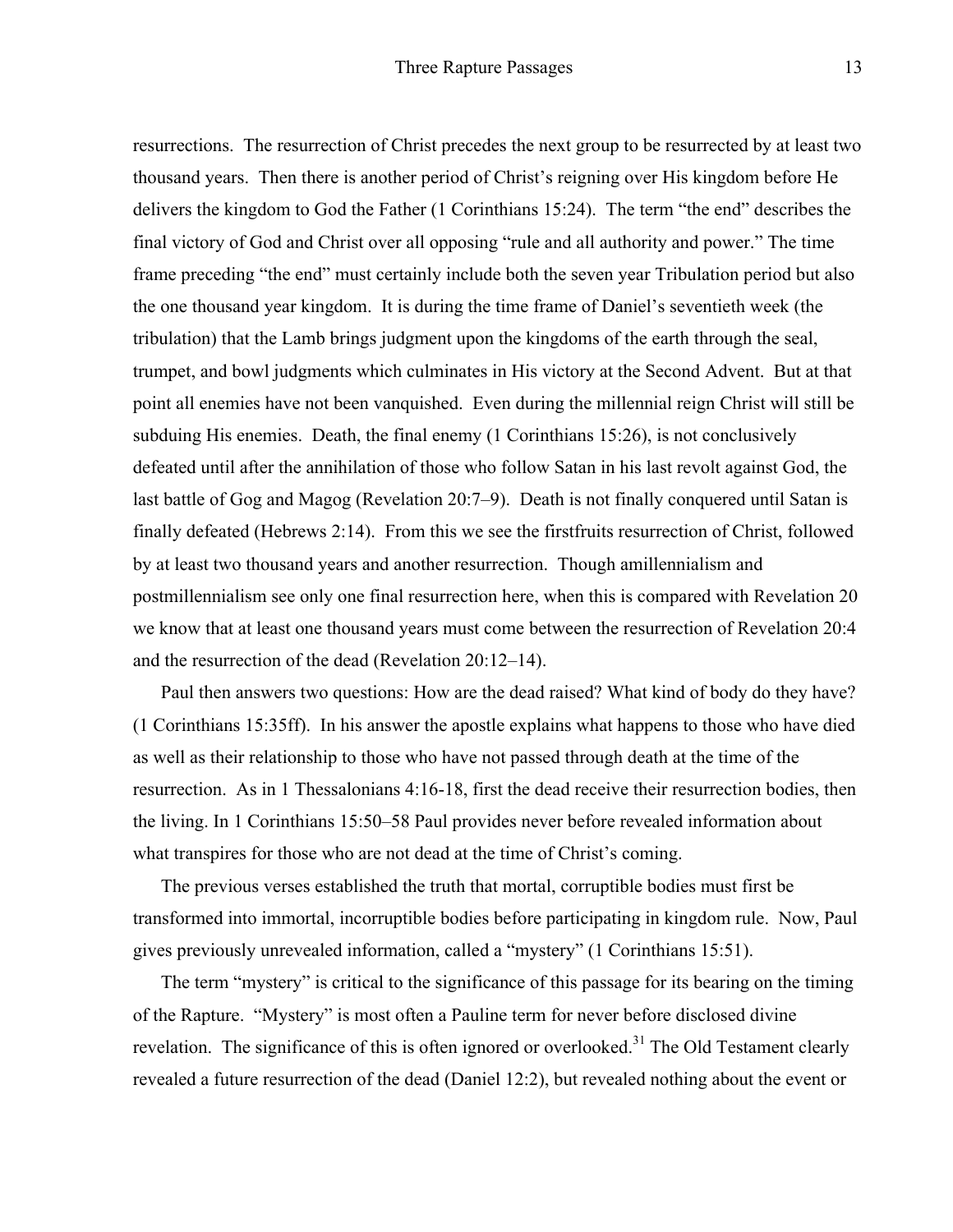the timing of the Rapture. Furthermore, as Walvoord emphasizes, nothing is said in the Old Testament about the Church, the Church Age, or the translation of the Church, although Christ's Second Coming is clearly described as subsequent to the Tribulation.

The Rapture, as the "catching up" of living, Church Age believers only (those who are "dead in Christ" are resurrected first), could not be revealed in the Old Testament since nothing is said of a future Church. To have revealed the existence of another people of God in the future, and the intercalation between the cross and the crown, would have prejudiced the real offer of the Kingdom by hinting of a future rejection by Israel. Thus nothing about the Church could have been revealed in the Old Testament without affecting the legitimacy of the offer of the kingdom. So the mention of the direct translation of living believers into the resurrection bodies is something unknown in Old Testament revelation because it is not associated with the Second Coming.

Paul explains that not all church age believers will undergo physical death, euphemistically called "sleep". Those still alive (cf., 1 Thessalonians 4:16) would be changed or altered in a moment, "the twinkling of an eye." The speed of this is described by the Greek word *atomos*, "a moment," a unit of time so small it cannot be subdivided—a nanosecond.

The timing of this event will be "at the last trumpet." The sounding of a trumpet indicated an announcement or signal of something about to happen. The attempt to equate this "last trumpet" with that of the seventh of last trumpet of Revelation 11:15–18 is a stretch. Trumpets were used in Old Testament times to summon God's people to Himself (Exod 20:18; Lev. 25:9, Ps 98:6). Many trumpets are described in reference to the end times. The seventh trumpet in Revelation in fact contains seven additional judgments, the bowl judgments, which come during the second half of the Tribulation. To identify the "last trumpet" of 1 Corinthians 15 with any of the trumpet judgments of the Tribulation would not only contradict the imminent expectation of the Rapture, but would provide a fairly precise time for the occurrence of the Rapture. This trumpet blast indicated here, signals the end of the Church Age and the signal for Church Age believers to form up on Christ in the air. The use of the "we" here indicates Paul expected to be alive at this time, an evidence of his imminent expectation. If the tribulation were to intervene before this transformation, then he would not have been able to make this assumption.

In both 1 Thessalonians 4:16 and in 1 Corinthians 15:52 the resurrection of the dead to their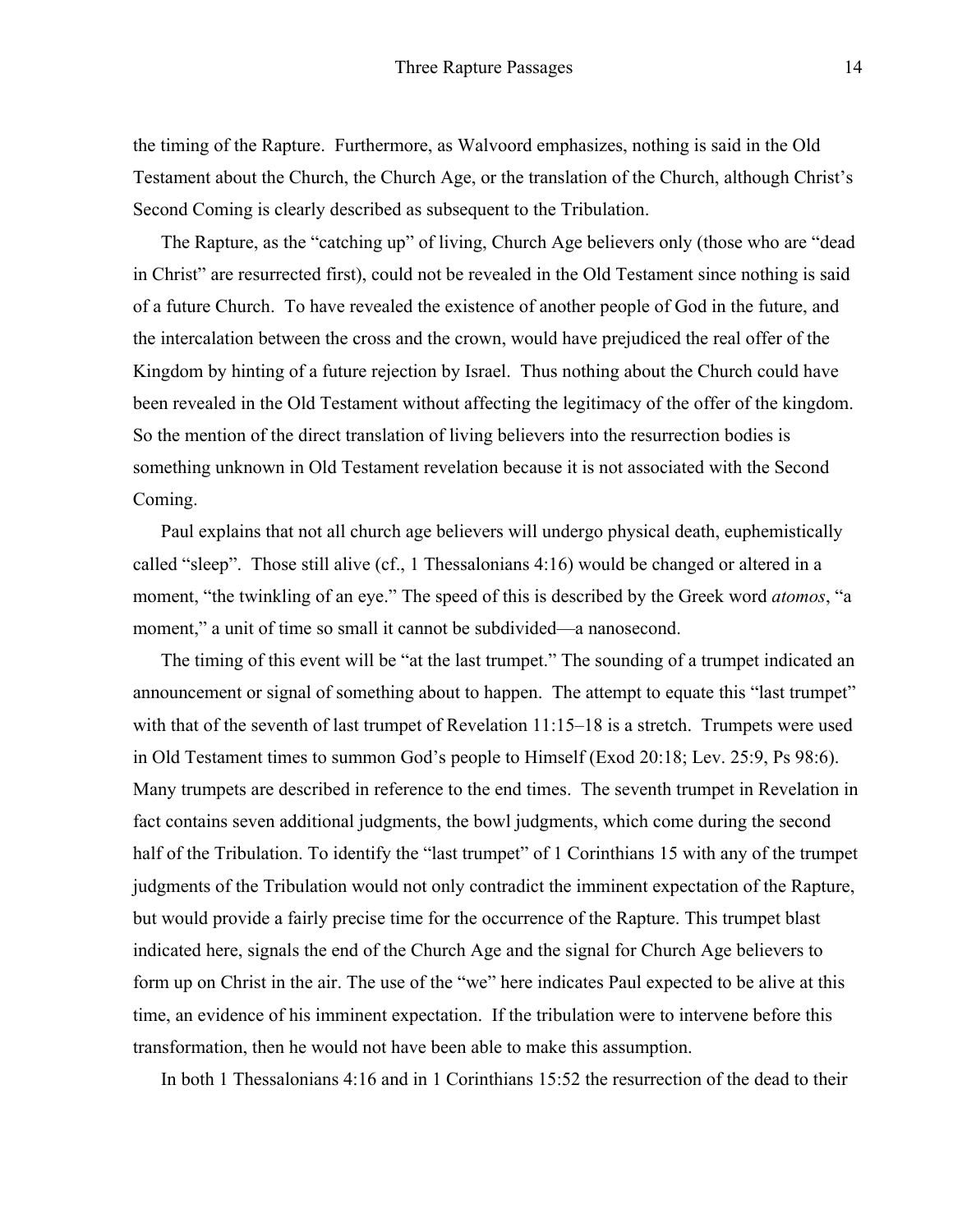immortal body immediately precedes the instantaneous translation of the living saints into their immortal bodies. Both occur within the twinkling of an eye. However, in Rev. 20:4, the resurrection of the dead at the time of the Tribulation *follows* the arrival of Christ on the earth. If there is no pre–Tribulation Rapture, then Church Age believers would not be distinguished from Tribulation believers and both would become martyrs during the Tribulation since the Church, in their view, would continue through the full seven years of Daniel's seventieth week. The sequence of events at the return of Christ does not mention the translation of the living. The physical resurrection of the Tribulation martyrs occurs only after the return of Christ and His victory of the Armageddon campaign, the casting of the Antichrist and False Prophet into the Lake of Fire, and the incarceration of Satan in the Abyss. This sequence of events does not at all resemble the sequence in 1 Thessalonians 4 or in 1 Corinthians 15. Thus the resurrection and translation of Church Age believers cannot be placed at the end of the Tribulation.

### **Conclusion**

From these passages we learn that a specific order of events occur at Christ's return for for the Church. He returns in the clouds; in a nanosecond the dead in Christ receive their resurrection bodies immediately before the living believers are translated into their resurrection bodies and snatched up to be with the Lord in the clouds. From there the Lord will return to the Father's house where He has prepared temporary dwelling places for His bride. Immediately following this the purification of the bride occurs at the judgment seat of Christ and then Jesus will take the seven sealed scroll and open it to begin the process of defeating His enemies on the earth. This will take seven years, at the conclusion of which He will return with His bride to the earth, defeat the armies of the Antichrist and the Kings of the earth, and then raise the tribulation martyrs from the dead and give them their resurrection bodies. At that time he will then establish His kingdom.

One common thread connects these three passages, the thread of imminency. Nothing is said to indicate some intervening event must occur before Our Lord returns. In all these passages, the assumption is that Jesus could return for us today. No antichrist, no tribulation, no day of the Lord, will indicate its proximity.

<sup>&</sup>lt;sup>1</sup> Daniel's seventieth week refers to the last seven years God decreed for Israel as outlined in the chronology for Israel recorded by Daniel (Daniel 9:24–27). In this paper, the final seven year period prior to the Second Coming of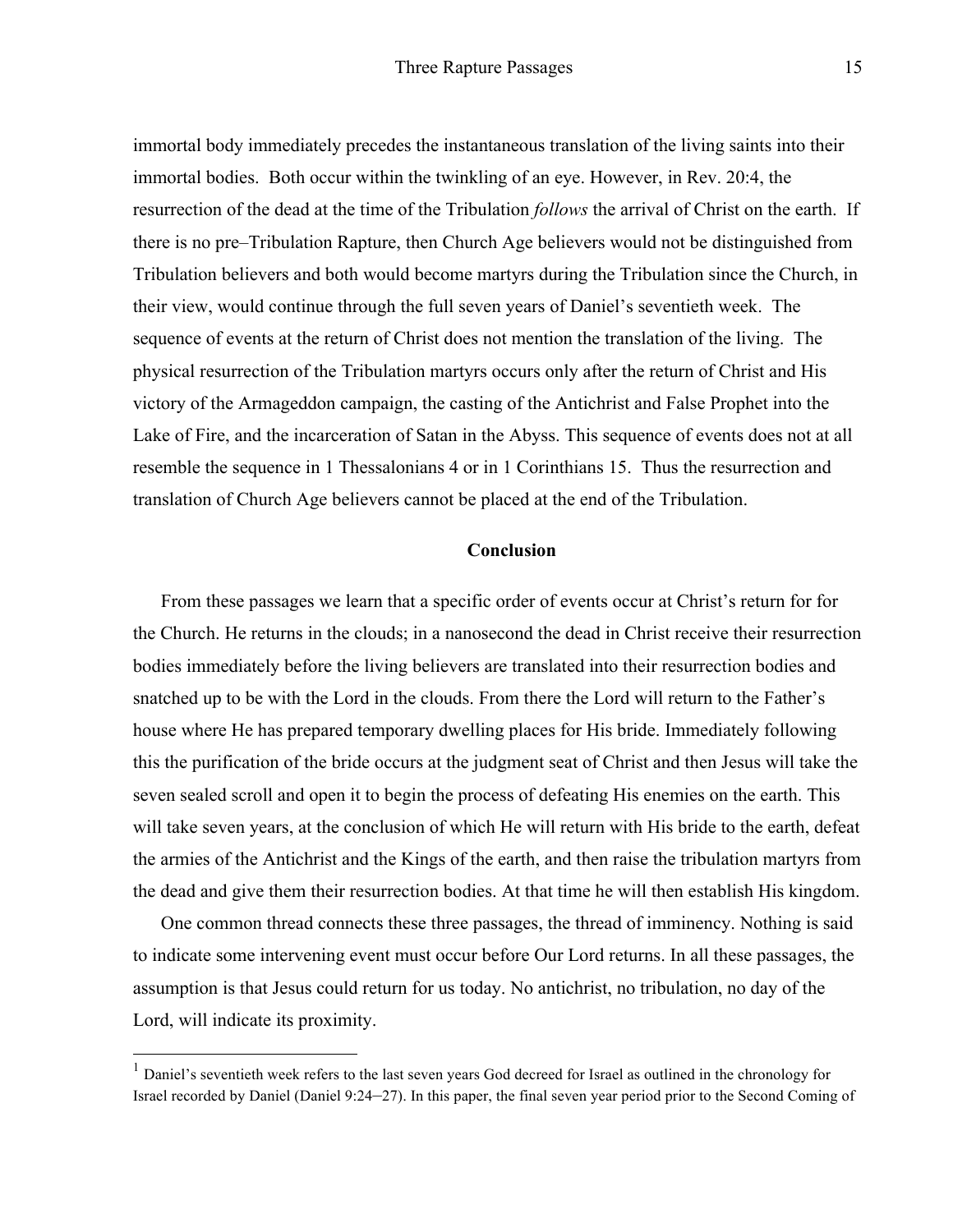Jesus Christ, usually referred to as the Tribulation, will also be described by the more precise term, Daniel's seventieth week. Daniel's Seventieth Week is also equivalent to the Day of the Lord.

 $2$  Since a legitimate offer of the kingdom was still to be made to Israel by Peter in Acts 2 and Acts 3, and their acceptance would have brought in the kingdom, our Lord was intentionally silent at this point to give Israel a second legitimate chance to accept Him as their Messiah before the judgment of A.D. 70 would come. Alva J. McClain, "The Greatness of the Kingdom, Part IV: The Mediatorial Kingdom from the Acts Period to the Eternal State," *Bibliotheca Sacra*, 112:148 (Dallas: Dallas Theological Seminary), 305-307.

<sup>3</sup> Gerald B. Stanton, *Kept From the Hour: Biblical Evidence for the Pretribulational Return of Christ* (Miami Springs, Fla.: Schoettle Publishing Co., 1991), 84. The term "Day of the Lord" is much discussed. Even those who believe it is sometimes used to describe some historic judgments of God, all see it as a term for the end time judgments of God against His enemies. Among pre-tribulationists some believe it refers only to the seven-year period of the Tribulation (Arnold Fruchtenbaum, *The Footsteps of the Messiah* (Tustin, CA.: Ariel Ministries, , and others also include the Millennial kingdom as well. At the very least, almost all agree that it refers to the entire seven-year Tribulation.

<sup>4</sup> Imminency might be defined in one of two ways. The first, that no prophecy must be fulfilled as a condition for the Rapture, that it is a signless event. The second, that no prophecy will be fulfilled prior to the Rapture. It is this writers belief that the first definition is preferable because it allows for the possible fulfillment of some prophecies, such as the beginning of a return of ethnic Israel to the land in unbelief in preparation for the events which transpire within the seventieth week prophesied by Daniel.

<sup>5</sup> Ryrie, *Come Quickly*, 21–2.

 $<sup>6</sup>$  Debate occurs on the use of wrath in 1 Thessalonians 2:16 because of the use of the aorist tense. By using a past</sup> tense form, some commentators suggest this refers to the ongoing judgment of God on pagan Gentiles during human history as Paul does in Romans 1:18. However, a strong case can be made that, since Paul is focused on a future wrath in both Thessalonian epistles, the aorist tense of  $\phi\theta\acute{\alpha}$  views the future event with such certainty that it is spoken of in the past tense.

<sup>7</sup> Colin Brown, *New International Dictionary of New Testament Theology* (Grand Rapids, MI: Zondervan Publishing House, 1986), 2:241.

<sup>8</sup> The Greek word *koimao* is often attested in extrabiblical literature as a euphemism for death. In the Scripture it is only used for believers. This word does not refer to the nonscriptural doctrine of "soul sleep" but to the rest of the physical body of the believer after physical death.

<sup>9</sup> BDAG suggests "*the Lord will come down with a cry of command = when the command is given*" William Arndt, Frederick W. Danker and Walter Bauer, *A Greek-English Lexicon of the New Testament and Other Early Christian Literature*, 3rd ed. (Chicago: University of Chicago Press, 2000), 538.

 $10$  Both "voice" and "archangel" lack the article in the Greek text. This anarthrous construction often emphasizes the quality of the nouns and does not indicate the same thing as an indefinite pronoun in English. This should be understood to refer to Michael, *the* archangel.

<sup>11</sup> The grammatical structure here uses a double negative (*ou me*) with a subjunctive mood verb, the strongest way to emphasize the impossibility of an action.

<sup>12</sup> William Arndt, Frederick W. Danker and Walter Bauer, *A Greek–English Lexicon of the New Testament and Other Early Christian Literature*, 3rd ed. (Chicago: University of Chicago Press, 2000), 361.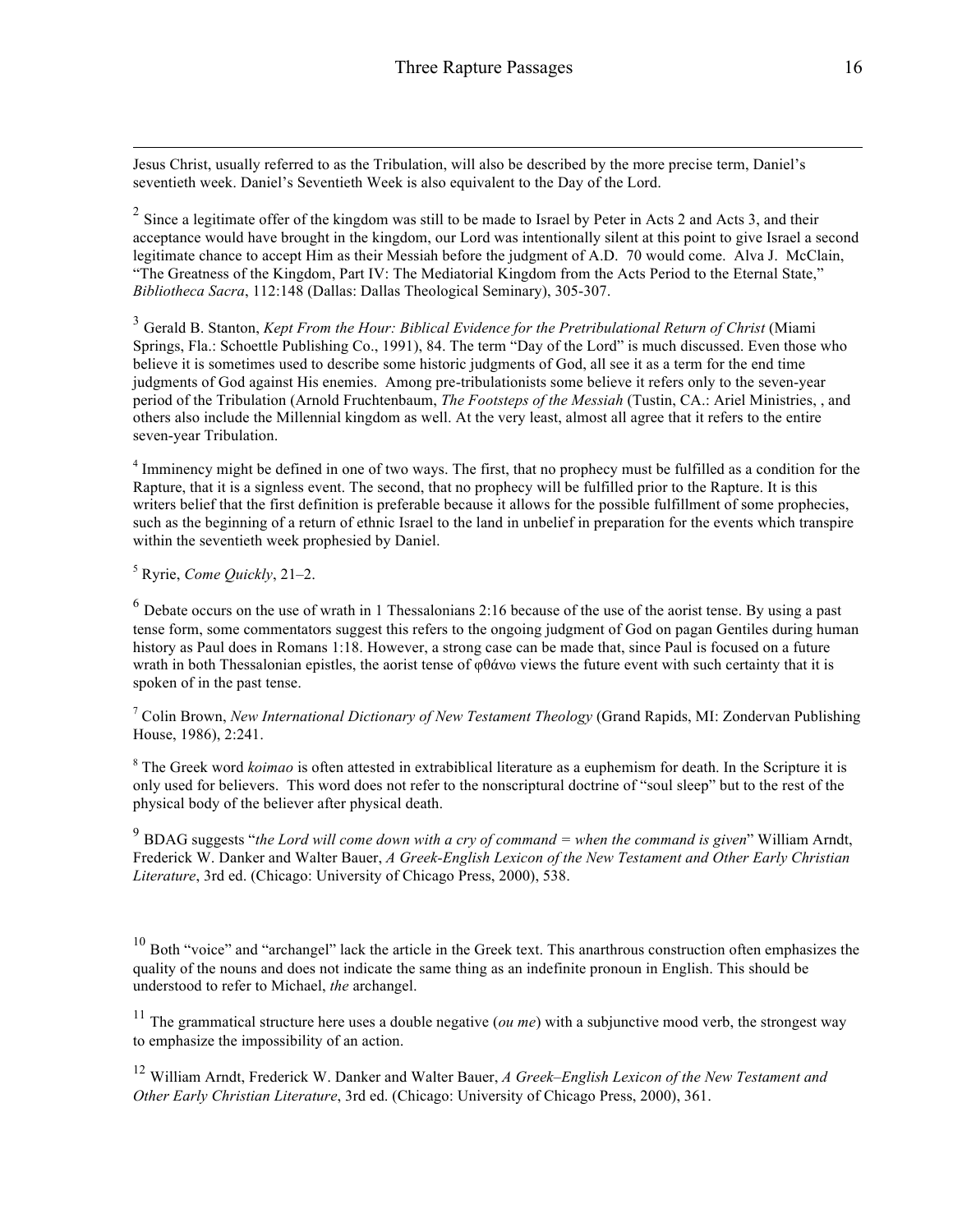http://www.perseus.tufts.edu/hopper/text?doc=Perseus:text:1999.04.0059:alphabetic%20letter=R:entry%20group=2: entry=rapio&toc=Perseus%3Atext%3A1999.04.0059%3Aalphabetic+letter%3DR%3Aentry+group%3D3.

<sup>14</sup> Gordon D. Fee, *The First and Second Epistles to the Thessalonians*, The New International Commentary on the New Testament (Grand Rapids, MI: Wm. B. Eerdmans Publishing Co., 2009), 180.

 $15$  Ibid.

<sup>16</sup> Robert L. Dean, Jr. "Chronological Issues in the Book of Revelation," *Bibliotheca Sacra* 168:670 (Dallas: Dallas Theological Seminary, April-June, 2011), 217-226. A version of this paper is also available on the www.pre-trib.org website.

<sup>17</sup> Renald Showers cites the following individuals who see a connection between John 14:1–3 and 1 Thessalonians 4:13–18: J. H Bernard, James Montgomery Boice, Arno C. Gaebelein, Arthur Pink, Rudolf Schnackenburg, F. F. Bruce, R. V. G. Tasker, and W. E. Vine in *Maranatha: Our Lord, Come!* (Bellmawr, N.J.: Friends of Israel, 1995), p. 162.

<sup>18</sup> Smith wrote, "Hence it is impossible that one sentence or even one phrase can be alike in the two lists... And finally not one word in the two lists is used in the same relation or connection." J. B. Smith, *A Revelation of Jesus Christ: A Commentary on the Book of Revelation* (Scottdale, PA: Herald Press, 1961), 312.

<sup>19</sup> Ibid, "The words or phrases are almost an exact parallel. They follow one another in both passages in exactly the same order. Only the righteous are dealt with in each case. There is not a single irregularity in the progression of words from first to last. Either column [passage] takes the believer from the troubles of earth to the glories of heaven."

<sup>20</sup> *Theological Dictionary of the New Testament*, ed. Gerhard Kittel, Georffrey William Bromiley and Gerhard Friedrich, electronic ed. (Grand Rapids: Eerdmans, 1964–1976). 5:121, 132. Gerald L. Borchert, vol. 25B, *John 12–21*, electronic ed., Logos Library System; *The New American Commentary* (Nashville: Broadman & Holman Publishers, 2003), 103.See also *NIDNTT* II, 250 as well as George Gunn, "John 14:1–3 "The Father's House: Are We There Yet?" Unpublished paper www.pre–trib.org.

 $21$  Old Testament usage of the phrase "Father's house" indicates a place that was previously left while the person went away on a trip. In this analogy, Jesus left the Father's house for a sojourn on earth and then returned at His ascension, cf., Gen. 12:1; 20:13; Gen. 24:7; 28:21; 31:30, 34; 38:11 50:22; Lev. 22;12–13; 1 Sam. 18:1–4.

<sup>22</sup> Leon Morris, *The Gospel According to John*, The New International Commentary on the New Testament (Grand Rapids, MI: Wm. B. Eerdmans Publishing Co., 1995), 567.

<sup>23</sup> Gerald L. Borchert, vol. 25B, *John 12–21*, electronic ed., Logos Library System; *The New American Commentary* (Nashville: Broadman & Holman Publishers, 2003), 104. Also, TDNT cites Pausanius who uses the word for an inn or place of halt on a journey; E.J. Goodspeed who cites it as used for a watch-house in a police district, and the *Papyrus Grecs d'époque Byzantine*, ed. J. Maspéro, 1911 ff. which uses it for a shepherds hut in a field: *Theological Dictionary of the New Testament*, ed. Gerhard Kittel, Geoffrey W. Bromiley and Gerhard Friedrich, electronic ed. (Grand Rapids, MI: Eerdmans, 1964-).

 <sup>13</sup> The text of the Latin Vulgate translates the Greek verb, *harpazo*, with the Latin verb *rapio*. In this context the form *rapiemur* (future active indicative, first person plural) is used. Over time, *rapturo,* the future active participle was used in theological writings which then developed into the English word, "Rapture." *S*.v. *rapio*, *A Latin Dictionary*. Founded on Andrews' edition of Freund's Latin dictionary. revised, enlarged, and in great part rewritten by. Charlton T. Lewis, Ph.D. and. Charles Short, LL.D. Oxford. Clarendon Press. 1879. On the Perseus website,